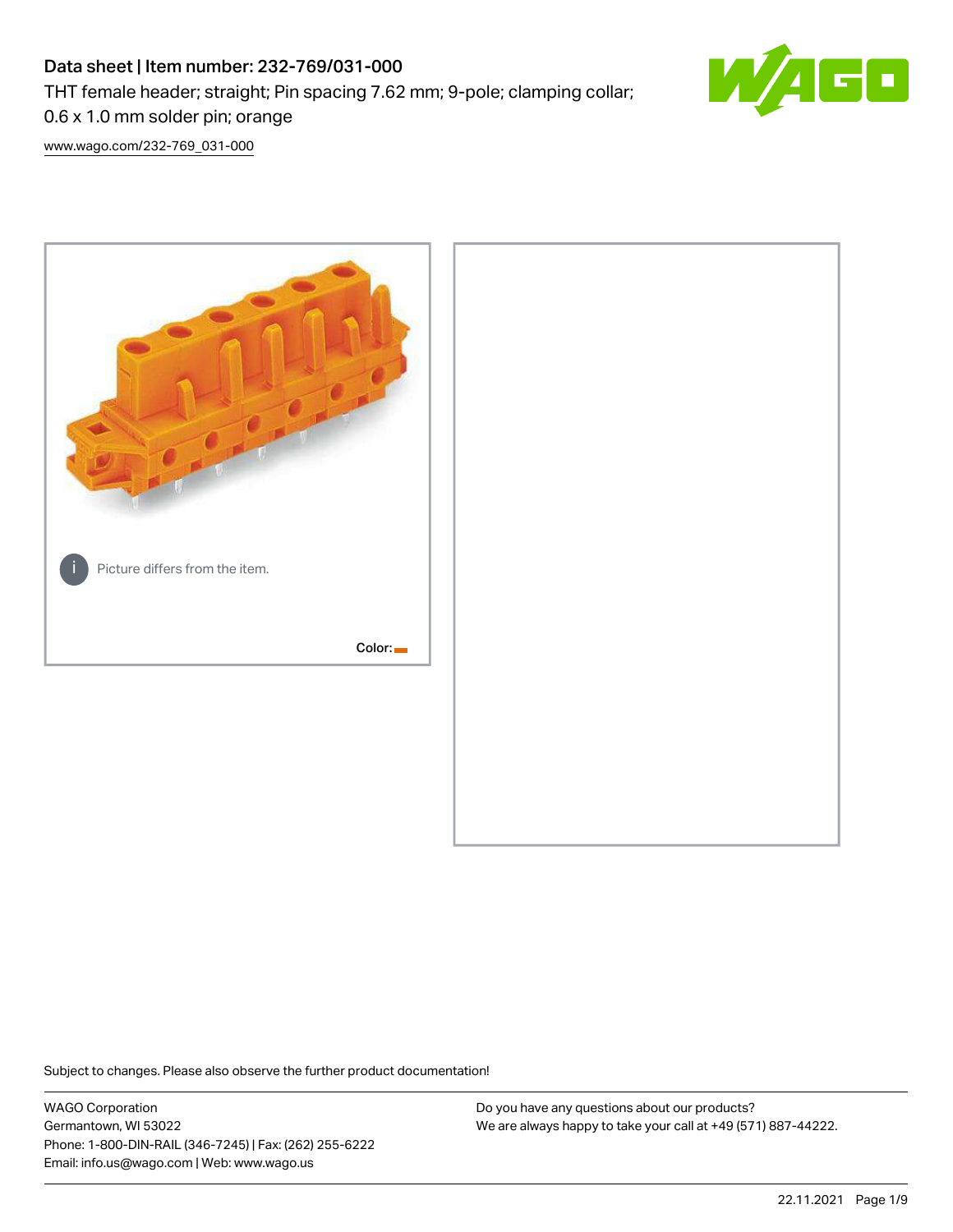



 $L =$  (pole no.  $-1$ ) x pin spacing  $+5.08$  mm

 $L_1 = L + 3$  mm

 $L_2 = L + 8.8$  mm

 $L_3 = L + 14.8$  mm

2- to 3-pole female connectors – one latch only

### Item description

**Horizontal or vertical PCB mounting via straight or angled solder pins** 

Subject to changes. Please also observe the further product documentation! For board-to-board and board-to-wire connections

WAGO Corporation Germantown, WI 53022 Phone: 1-800-DIN-RAIL (346-7245) | Fax: (262) 255-6222 Email: info.us@wago.com | Web: www.wago.us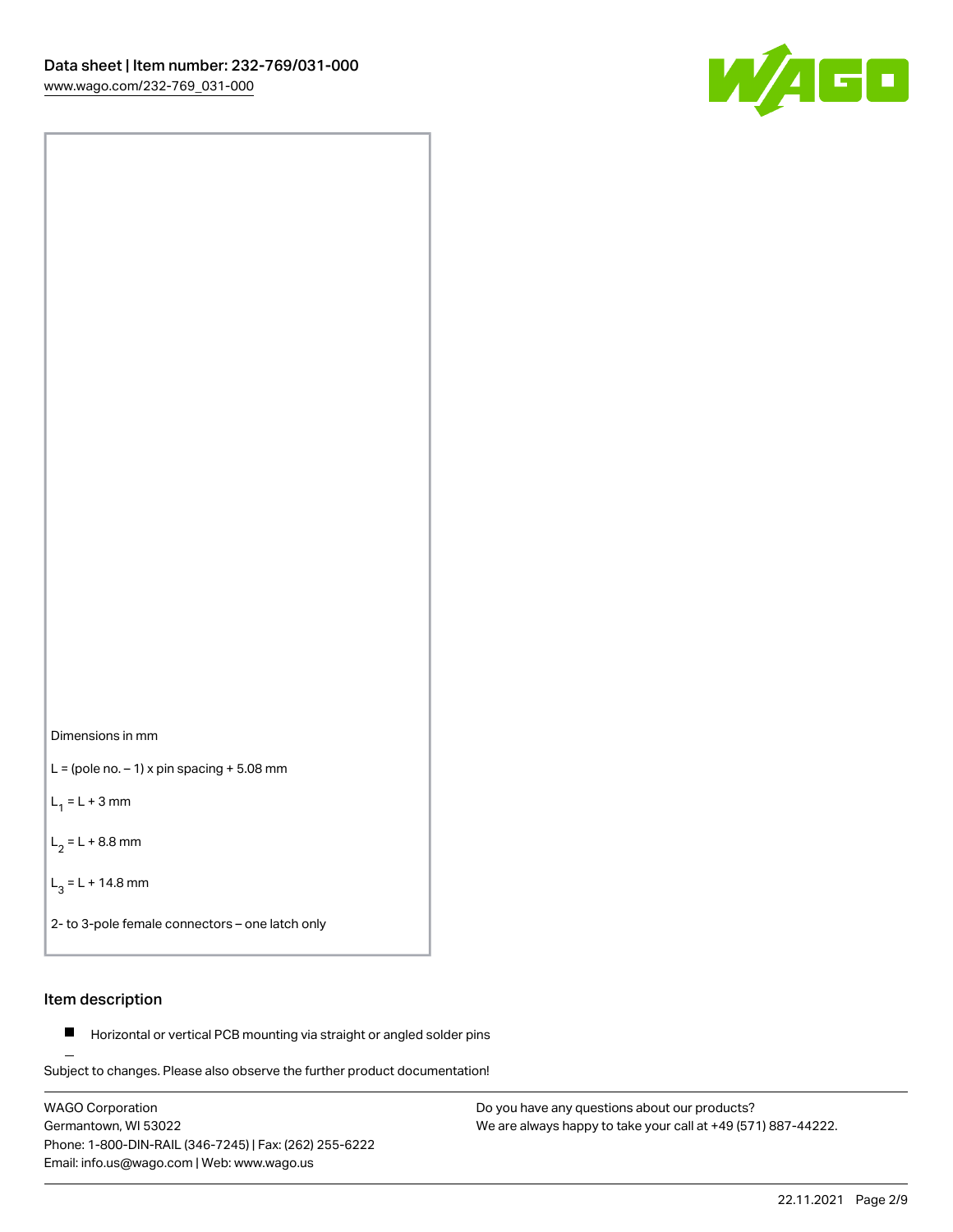

- For board-to-board and board-to-wire connections
- $\blacksquare$ Touch-proof PCB outputs
- $\blacksquare$ Easy-to-identify PCB inputs and outputs
- $\blacksquare$ With coding fingers

### Data **Notes**

| Safety information 1 | The <i>MCS – MULTI CONNECTION SYSTEM</i> includes connectors<br>without breaking capacity in accordance with DIN EN 61984. When<br>used as intended, these connectors must not be connected<br>/disconnected when live or under load. The circuit design should<br>ensure header pins, which can be touched, are not live when<br>unmated. |
|----------------------|--------------------------------------------------------------------------------------------------------------------------------------------------------------------------------------------------------------------------------------------------------------------------------------------------------------------------------------------|
| Variants:            | Other pole numbers<br>3.8 mm pin projection for male headers with straight solder pins<br>Gold-plated or partially gold-plated contact surfaces<br>Other versions (or variants) can be requested from WAGO Sales or<br>configured at https://configurator.wago.com/                                                                        |

## Electrical data

#### IEC Approvals

| Ratings per                 | IEC/EN 60664-1                                                        |
|-----------------------------|-----------------------------------------------------------------------|
| Rated voltage (III / 3)     | 500 V                                                                 |
| Rated surge voltage (III/3) | 6 <sub>kV</sub>                                                       |
| Rated voltage (III/2)       | 630 V                                                                 |
| Rated surge voltage (III/2) | 6 <sub>kV</sub>                                                       |
| Nominal voltage (II/2)      | 1000 V                                                                |
| Rated surge voltage (II/2)  | 6 <sub>kV</sub>                                                       |
| Rated current               | 12A                                                                   |
| Legend (ratings)            | $(III / 2)$ $\triangle$ Overvoltage category III / Pollution degree 2 |

#### UL Approvals

| Approvals per                  | UL 1059 |
|--------------------------------|---------|
| Rated voltage UL (Use Group B) | 300 V   |
| Rated current UL (Use Group B) | 15 A    |
| Rated voltage UL (Use Group D) | 300 V   |
| Rated current UL (Use Group D) | 10 A    |

| <b>WAGO Corporation</b>                                | Do you have any questions about our products?                 |
|--------------------------------------------------------|---------------------------------------------------------------|
| Germantown, WI 53022                                   | We are always happy to take your call at +49 (571) 887-44222. |
| Phone: 1-800-DIN-RAIL (346-7245)   Fax: (262) 255-6222 |                                                               |
| Email: info.us@wago.com   Web: www.wago.us             |                                                               |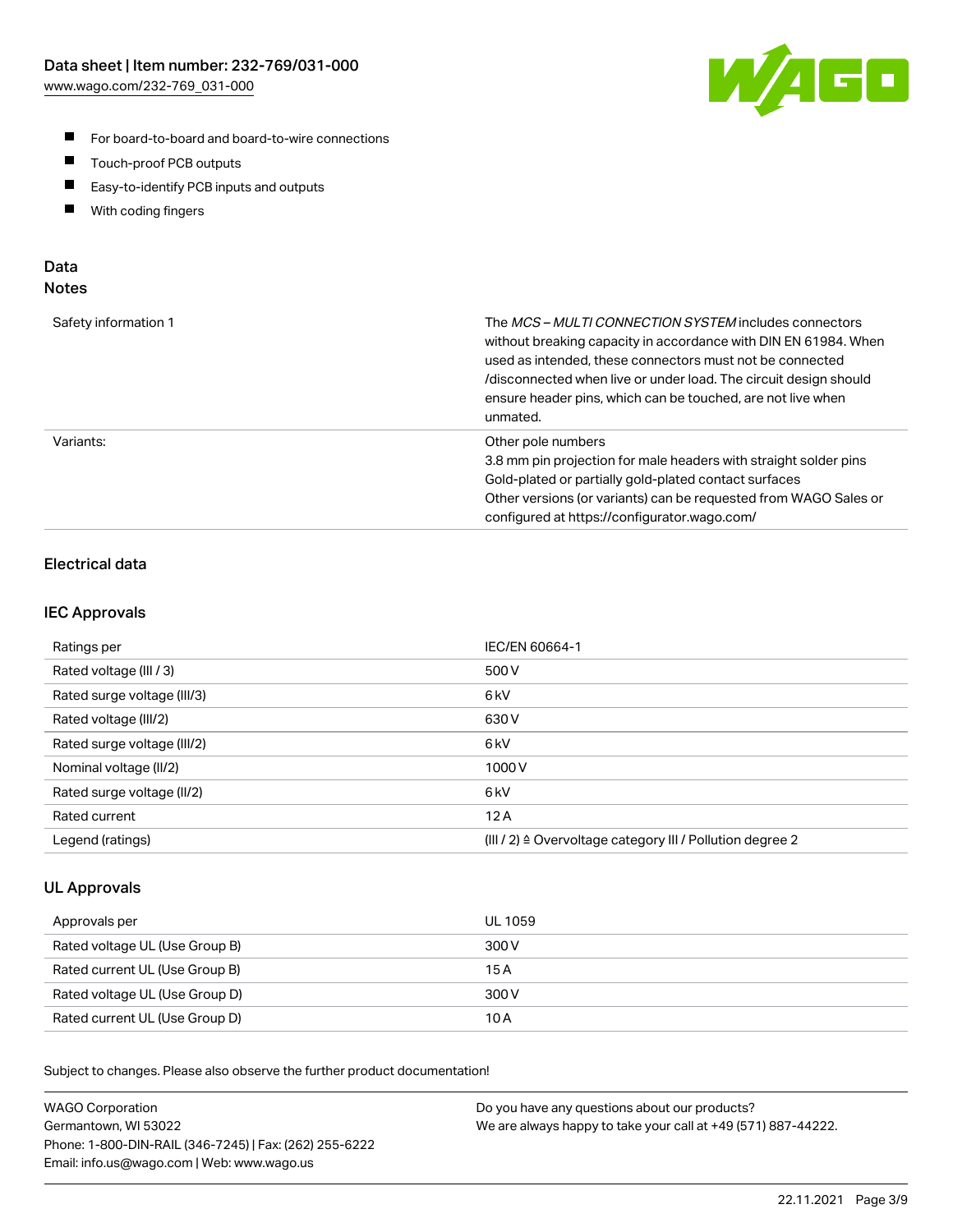

### Ratings per UL

| Rated voltage UL 1977 | 600 \<br>.   |
|-----------------------|--------------|
| Rated current UL 1977 | . . <i>.</i> |

### CSA Approvals

| Approvals per                   | CSA   |
|---------------------------------|-------|
| Rated voltage CSA (Use Group B) | 300 V |
| Rated current CSA (Use Group B) | 15 A  |
| Rated voltage CSA (Use Group D) | 300 V |
| Rated current CSA (Use Group D) | 10 A  |

#### Connection data

| Total number of potentials |  |
|----------------------------|--|
| Number of connection types |  |
| Number of levels           |  |

#### Connection 1

| Number of poles |  |  |
|-----------------|--|--|
|                 |  |  |

# Physical data

| Pin spacing                          | 7.62 mm / 0.3 inch    |
|--------------------------------------|-----------------------|
| Width                                | 80.84 mm / 3.183 inch |
| Height                               | 23.25 mm / 0.915 inch |
| Height from the surface              | 18.25 mm / 0.719 inch |
| Depth                                | 11.6 mm / 0.457 inch  |
| Solder pin length                    | 5 <sub>mm</sub>       |
| Solder pin dimensions                | $0.6 \times 1$ mm     |
| Drilled hole diameter with tolerance | $1.3$ $(+0.1)$ mm     |

# Mechanical data

| Mounting type | Mounting flange                         |
|---------------|-----------------------------------------|
| Mounting type | Feed-through mounting<br>Panel mounting |

| <b>WAGO Corporation</b>                                | Do you have any questions about our products?                 |
|--------------------------------------------------------|---------------------------------------------------------------|
| Germantown, WI 53022                                   | We are always happy to take your call at +49 (571) 887-44222. |
| Phone: 1-800-DIN-RAIL (346-7245)   Fax: (262) 255-6222 |                                                               |
| Email: info.us@wago.com   Web: www.wago.us             |                                                               |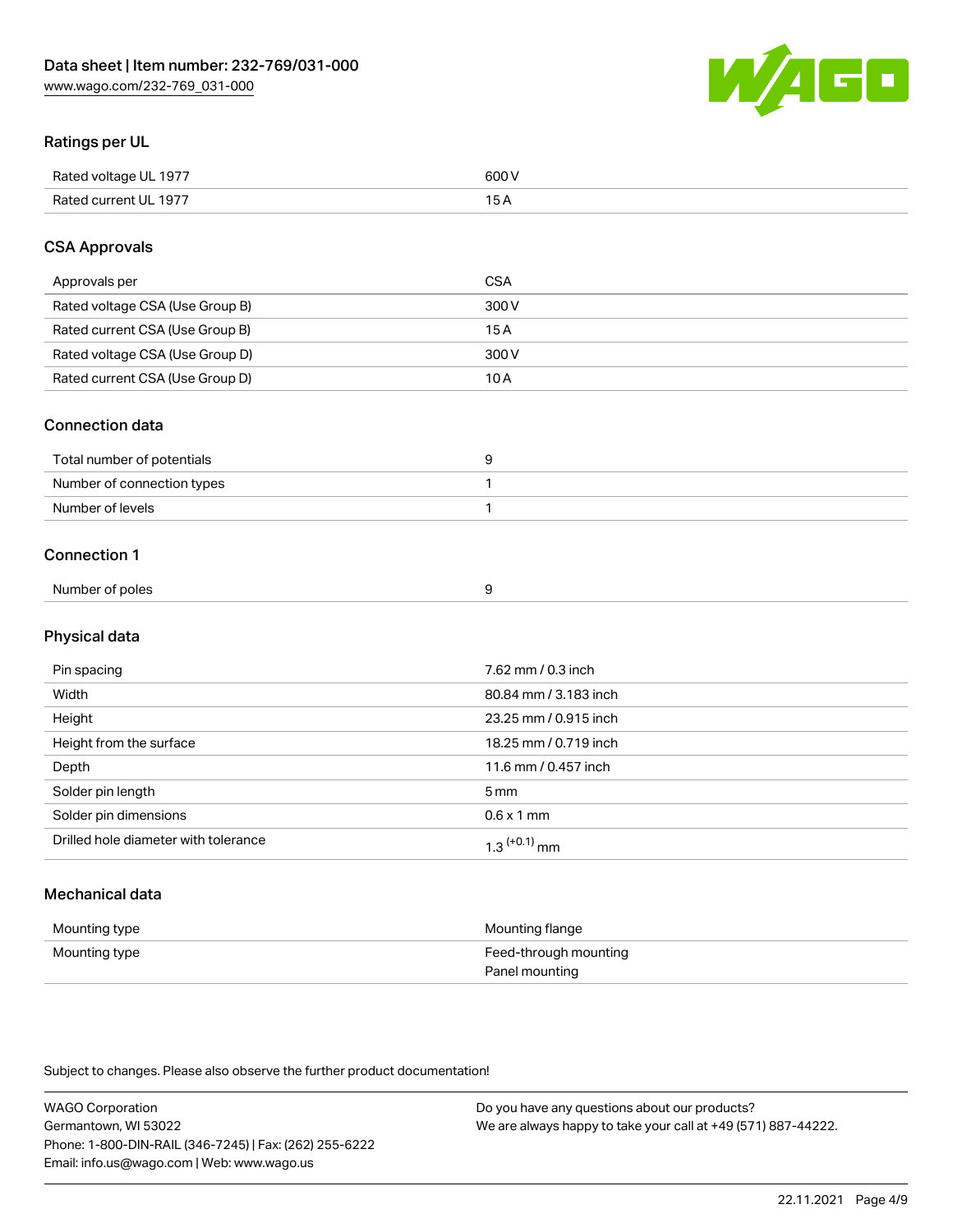

### Plug-in connection

| Contact type (pluggable connector) | Female header |
|------------------------------------|---------------|
| Connector (connection type)        | for PCB       |
| Mismating protection               | No            |
| Mating direction to the PCB        | $90^{\circ}$  |
| Locking of plug-in connection      | Without       |

### PCB contact

| PCB Contact                         | тнт                                        |
|-------------------------------------|--------------------------------------------|
| Solder pin arrangement              | over the entire female connector (in-line) |
| Number of solder pins per potential |                                            |

#### Material data

| Color                       | orange           |
|-----------------------------|------------------|
| Material group              |                  |
| Insulation material         | Polyamide (PA66) |
| Flammability class per UL94 | V <sub>0</sub>   |
|                             |                  |
| Contact material            | Copper alloy     |
| Contact plating             | tin-plated       |
| Fire load                   | $0.21$ MJ        |

#### Environmental requirements

| Limit temperature range | $-60+85 °C$ |
|-------------------------|-------------|
|-------------------------|-------------|

### Commercial data

| Product Group         | 3 (Multi Conn. System) |
|-----------------------|------------------------|
| PU (SPU)              | 25 Stück               |
| Packaging type        | box                    |
| Country of origin     | DE                     |
| <b>GTIN</b>           | 4017332538114          |
| Customs tariff number | 85366990990            |

# Approvals / Certificates

#### Ship Approvals

| <b>WAGO Corporation</b>                                | Do you have any questions about our products?                 |
|--------------------------------------------------------|---------------------------------------------------------------|
| Germantown, WI 53022                                   | We are always happy to take your call at +49 (571) 887-44222. |
| Phone: 1-800-DIN-RAIL (346-7245)   Fax: (262) 255-6222 |                                                               |
| Email: info.us@wago.com   Web: www.wago.us             |                                                               |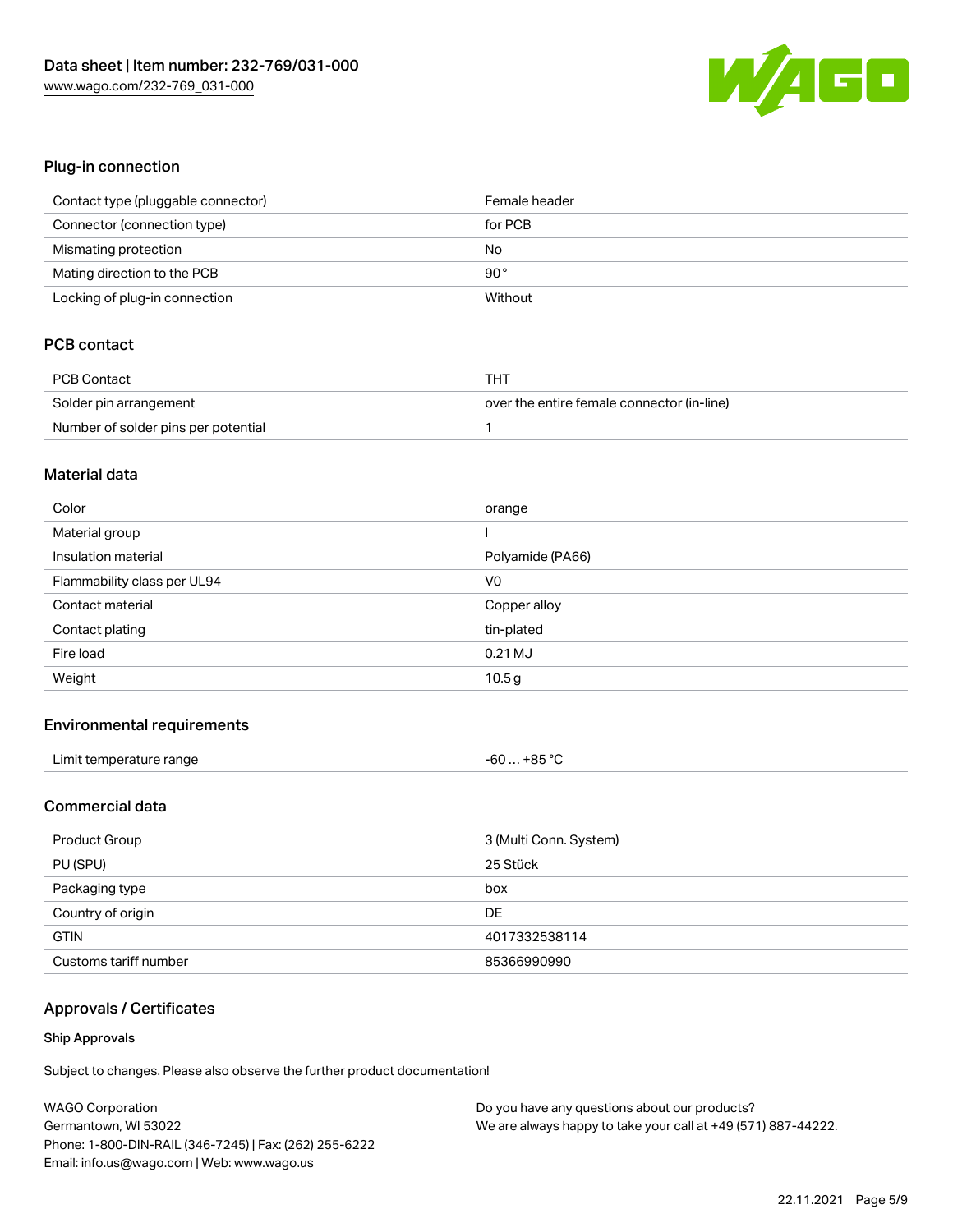

| Logo                | Approval                                                                                                                                     | <b>Additional Approval Text</b> | Certificate<br>name                 |
|---------------------|----------------------------------------------------------------------------------------------------------------------------------------------|---------------------------------|-------------------------------------|
| ABS                 | <b>ABS</b><br>American Bureau of Shipping                                                                                                    | $\blacksquare$                  | $19 -$<br>HG15869876-<br><b>PDA</b> |
| F R H T A S         | BV<br>Bureau Veritas S.A.                                                                                                                    | IEC 60998                       | 11915/D0 BV                         |
|                     | <b>DNV GL</b><br>Det Norske Veritas, Germanischer Lloyd                                                                                      |                                 | TAE000016Z                          |
| <b>UL-Approvals</b> |                                                                                                                                              |                                 |                                     |
| Logo                | Approval                                                                                                                                     | <b>Additional Approval Text</b> | Certificate<br>name                 |
|                     | <b>UR</b><br>Underwriters Laboratories Inc.                                                                                                  | <b>UL 1977</b>                  | E45171                              |
|                     | <b>UR</b><br>Underwriters Laboratories Inc.                                                                                                  | <b>UL 1059</b>                  | E45172                              |
| Counterpart         |                                                                                                                                              |                                 |                                     |
|                     | Item no.731-639<br>1-conductor male connector; CAGE CLAMP®; 2.5 mm <sup>2</sup> ; Pin spacing 7.62 mm; 9-pole; 2,50 mm <sup>2</sup> ; orange |                                 | www.wago.com/731-639                |

# Optional accessories

#### Mounting

| Mounting accessories |                                                                         |                      |  |
|----------------------|-------------------------------------------------------------------------|----------------------|--|
|                      | Item no.: 209-147<br>Self-tapping screw                                 | www.wago.com/209-147 |  |
|                      | Item no.: 231-194<br>Self-tapping screw; B 2.2x13, fixing hole 1.8 mm Ø | www.wago.com/231-194 |  |
|                      | Item no.: 231-195<br>Screw with nut; M2x12; for fixing element          | www.wago.com/231-195 |  |

| <b>WAGO Corporation</b>                                | Do you have any questions about our products?                 |
|--------------------------------------------------------|---------------------------------------------------------------|
| Germantown, WI 53022                                   | We are always happy to take your call at +49 (571) 887-44222. |
| Phone: 1-800-DIN-RAIL (346-7245)   Fax: (262) 255-6222 |                                                               |
| Email: info.us@wago.com   Web: www.wago.us             |                                                               |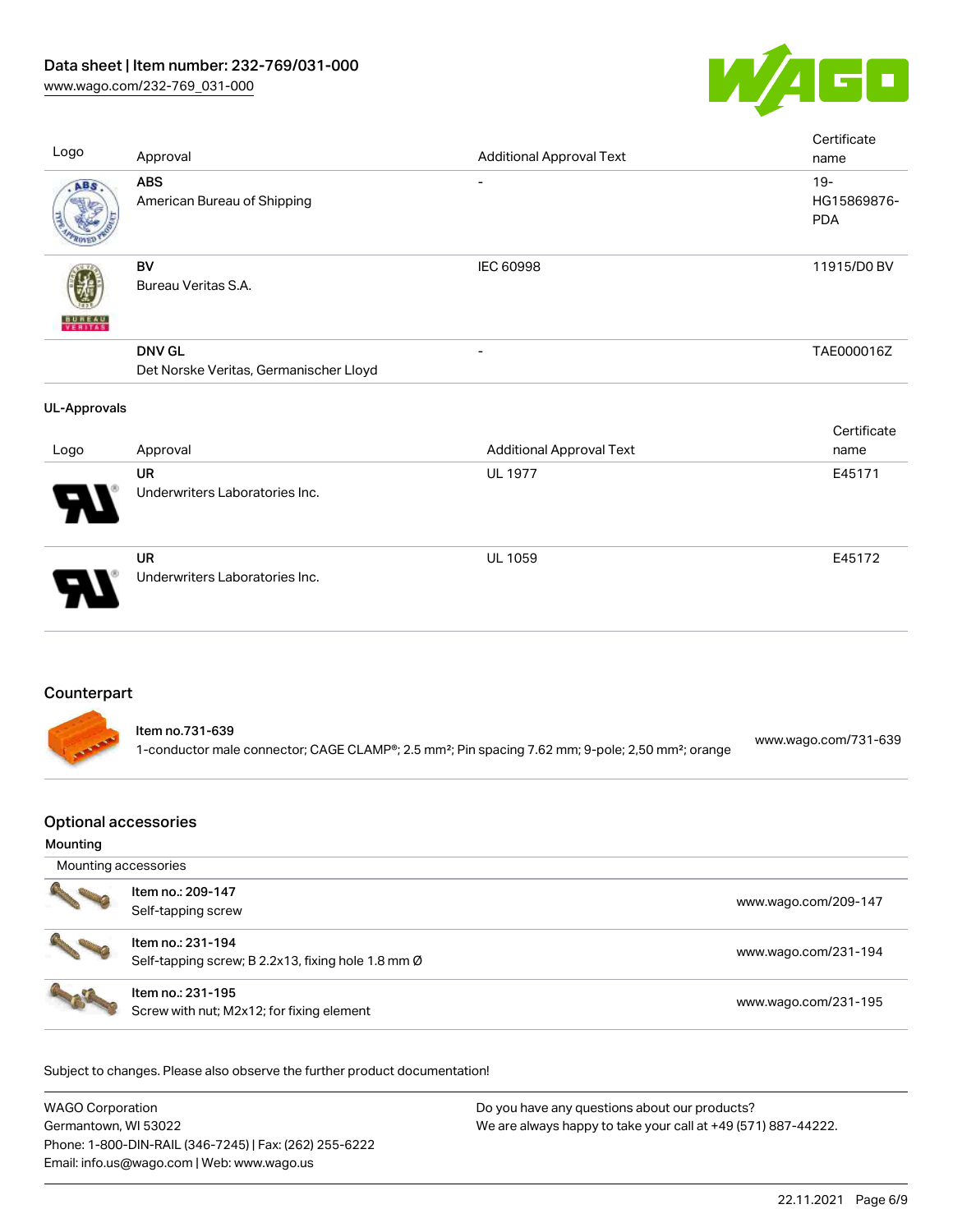[www.wago.com/232-769\\_031-000](http://www.wago.com/232-769_031-000)



[www.wago.com/231-295](http://www.wago.com/231-295)

Item no.: 231-295 Screw with nut

#### Testing accessories

| Testing accessories                                                                                                                                                    |                                      |                      |                      |          |
|------------------------------------------------------------------------------------------------------------------------------------------------------------------------|--------------------------------------|----------------------|----------------------|----------|
| Item no.: 210-136<br>Test plug; 2 mm Ø; with 500 mm cable                                                                                                              |                                      |                      | www.wago.com/210-136 |          |
| Item no.: 231-662<br>Test plugs for female connectors; for 7.5 mm and 7.62 mm pin spacing; 2,50 mm <sup>2</sup> ; light gray                                           |                                      | www.wago.com/231-662 |                      |          |
| <b>Downloads</b><br>Documentation                                                                                                                                      |                                      |                      |                      |          |
| <b>Additional Information</b>                                                                                                                                          |                                      |                      |                      |          |
| Technical explanations                                                                                                                                                 |                                      | 2019 Apr 3           | pdf<br>2.0 MB        | Download |
| <b>CAD</b> files                                                                                                                                                       |                                      |                      |                      |          |
| <b>CAE</b> data                                                                                                                                                        |                                      |                      |                      |          |
|                                                                                                                                                                        | EPLAN Data Portal 232-769/031-000    |                      | <b>URL</b>           | Download |
|                                                                                                                                                                        | EPLAN Data Portal 232-769/031-000    |                      | <b>URL</b>           | Download |
| PCB Design                                                                                                                                                             |                                      |                      |                      |          |
|                                                                                                                                                                        | Symbol and Footprint 232-769/031-000 |                      | <b>URL</b>           | Download |
| CAx data for your PCB design, consisting of "schematic symbols and PCB footprints",<br>allow easy integration of the WAGO component into your development environment. |                                      |                      |                      |          |
| Supported formats:                                                                                                                                                     |                                      |                      |                      |          |
|                                                                                                                                                                        | Accel EDA 14 & 15                    |                      |                      |          |
|                                                                                                                                                                        | Altium 6 to current version          |                      |                      |          |
|                                                                                                                                                                        | Cadence Allegro                      |                      |                      |          |
| DesignSpark                                                                                                                                                            |                                      |                      |                      |          |
| Eagle Libraries                                                                                                                                                        |                                      |                      |                      |          |
| KiCad                                                                                                                                                                  |                                      |                      |                      |          |
|                                                                                                                                                                        | Mentor Graphics BoardStation         |                      |                      |          |
| $\blacksquare$                                                                                                                                                         | Mentor Graphics Design Architect     |                      |                      |          |
|                                                                                                                                                                        |                                      |                      |                      |          |

Subject to changes. Please also observe the further product documentation!

WAGO Corporation Germantown, WI 53022 Phone: 1-800-DIN-RAIL (346-7245) | Fax: (262) 255-6222 Email: info.us@wago.com | Web: www.wago.us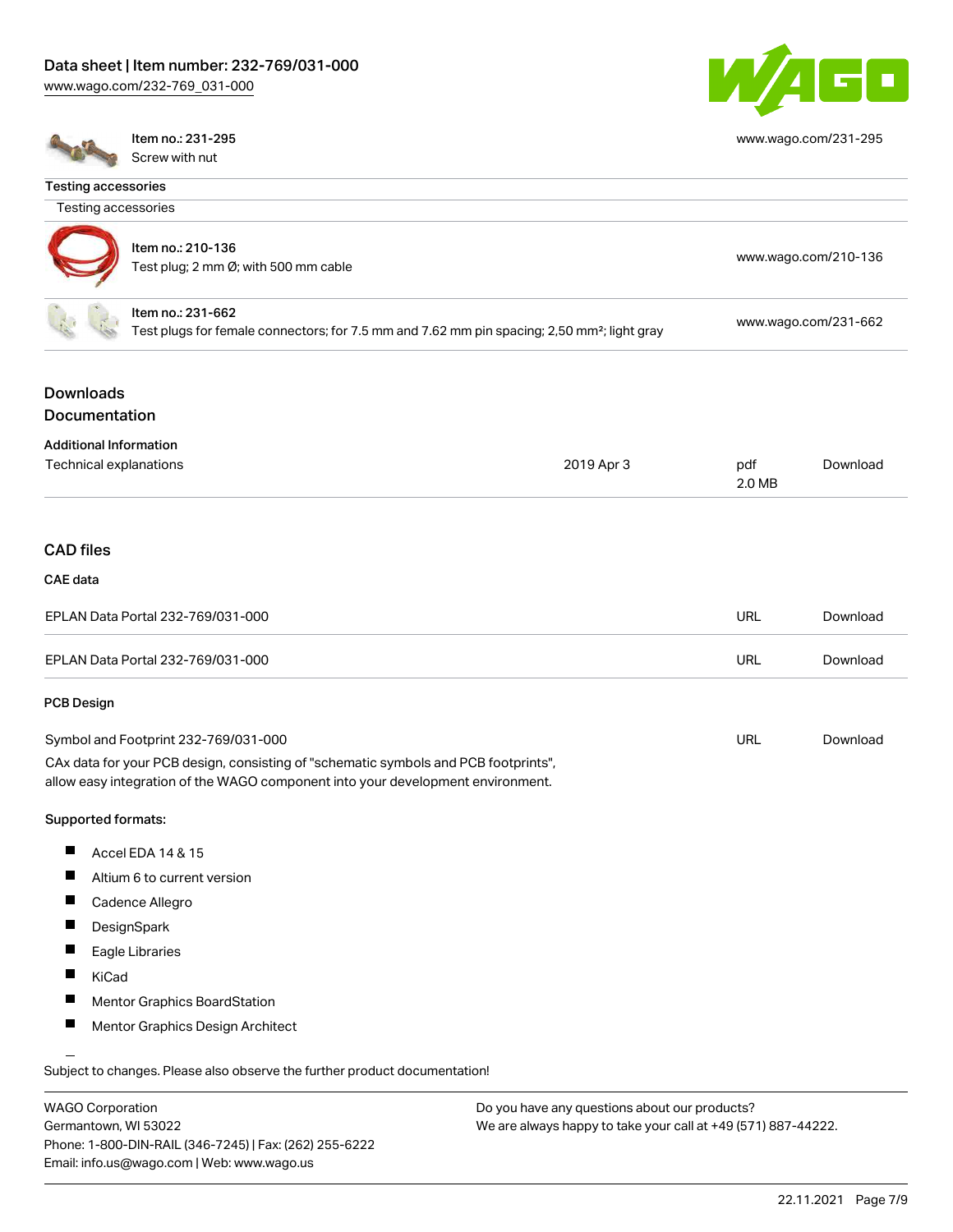

- $\blacksquare$ Mentor Graphics Design Expedition 99 and 2000
- $\blacksquare$ OrCAD 9.X PCB and Capture
- $\blacksquare$ PADS PowerPCB 3, 3.5, 4.X, and 5.X
- $\blacksquare$ PADS PowerPCB and PowerLogic 3.0
- $\blacksquare$ PCAD 2000, 2001, 2002, 2004, and 2006
- $\blacksquare$ Pulsonix 8.5 or newer
- $\blacksquare$ STL
- $\blacksquare$ 3D STEP
- $\blacksquare$ TARGET 3001!
- $\blacksquare$ View Logic ViewDraw
- $\blacksquare$ Quadcept
- $\blacksquare$ Zuken CadStar 3 and 4
- $\blacksquare$ Zuken CR-5000 and CR-8000

PCB Component Libraries (EDA), PCB CAD Library Ultra Librarian

#### Environmental Product Compliance

#### Compliance Search

Environmental Product Compliance 232-769/031-000 THT female header; straight; Pin spacing 7.62 mm; 9-pole; clamping collar; 0.6 x 1.0 mm solder pin; orange URL [Download](https://www.wago.com/global/d/ComplianceLinkMediaContainer_232-769_031-000)

#### Installation Notes

Application

Subject to changes. Please also observe the further product documentation!

WAGO Corporation Germantown, WI 53022 Phone: 1-800-DIN-RAIL (346-7245) | Fax: (262) 255-6222 Email: info.us@wago.com | Web: www.wago.us